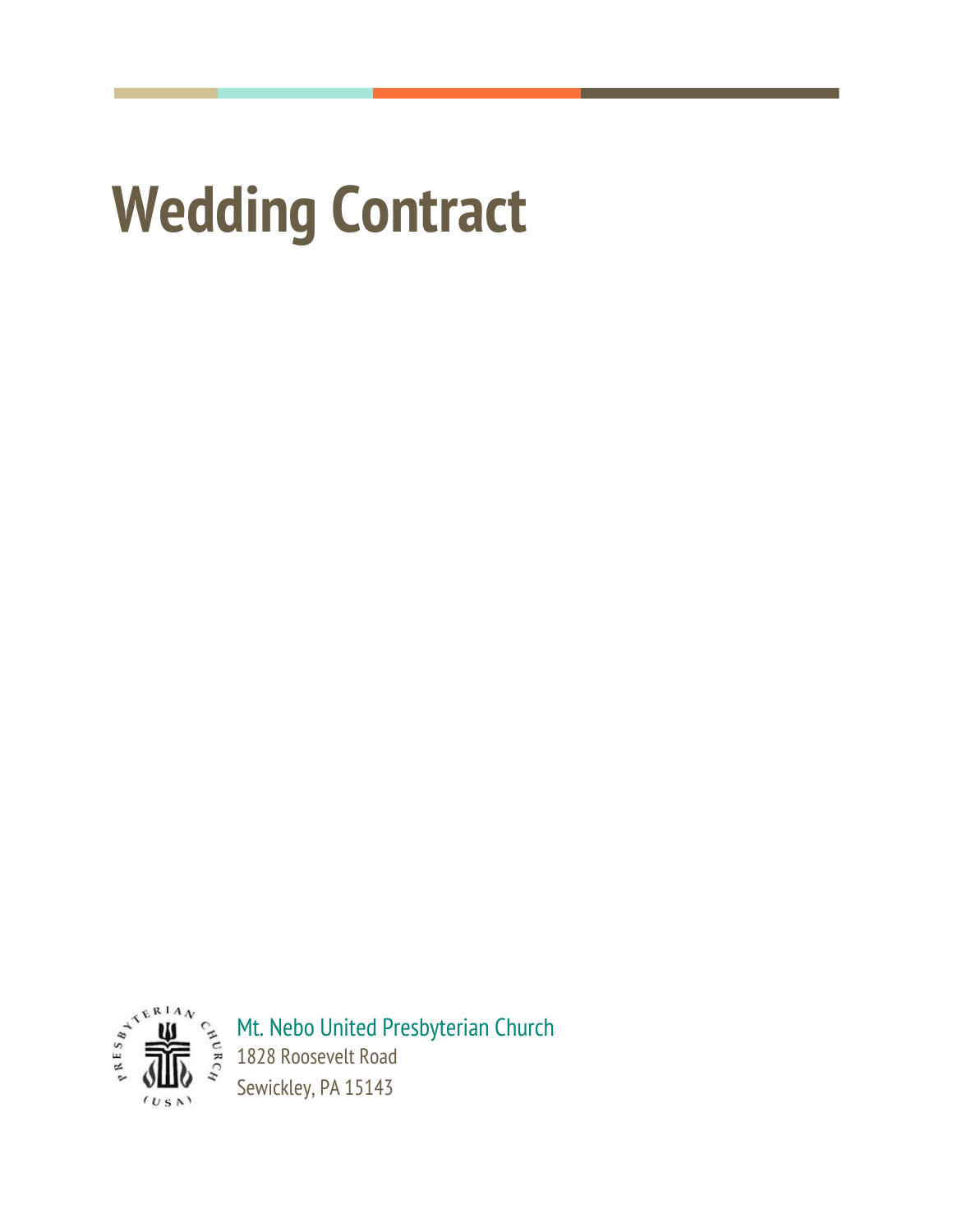Dear Friends:

Thank you for inquiring about having your wedding at Mt. Nebo United Presbyterian Church. Our church staff has prepared this packet for you so that we are all on the same page about all that is involved in a church wedding.

At Mt. Nebo, we believe that marriage is a gift God has given to all human kind for the well-being of the entire human family. The sacrificial love that unites the couple sustains them as faithful and responsible members of the church and the wider community. We also believe that marriage is a covenant in which God has an active part, and which the community of faith publicly witnesses and acknowledges.

A couple requesting a service of Christian marriage shall receive instruction from the minister, who may agree to the couple's request only if, in the judgement of the minister, the couple demonstrates sufficient understanding of the nature of the marriage covenant and commitment to living their lives together according to its values. In making this decision, the minister may seek the counsel of Session, which has the authority to permit or deny the use of church property for a marriage service.

Couples planning to be married at Mt. Nebo should contact the church from between one year to four months prior to the wedding date, so that appropriate preparations can be made. Four preparatory pre-marital sessions are required. I will not officiate at any wedding without these sessions.

In order to request a wedding at Mt Nebo, please fill out the enclosed "Wedding Information Form", and return it to the church office as soon as possible. I will then take the completed form to Session to determine if the wedding circumstances fall within the guidelines for a wedding at Mt. Nebo.

Congratulations on your engagement! My staff and I look forward to helping you both navigate this exciting life transition.

God Bless,

Rev. Rebecca DePoe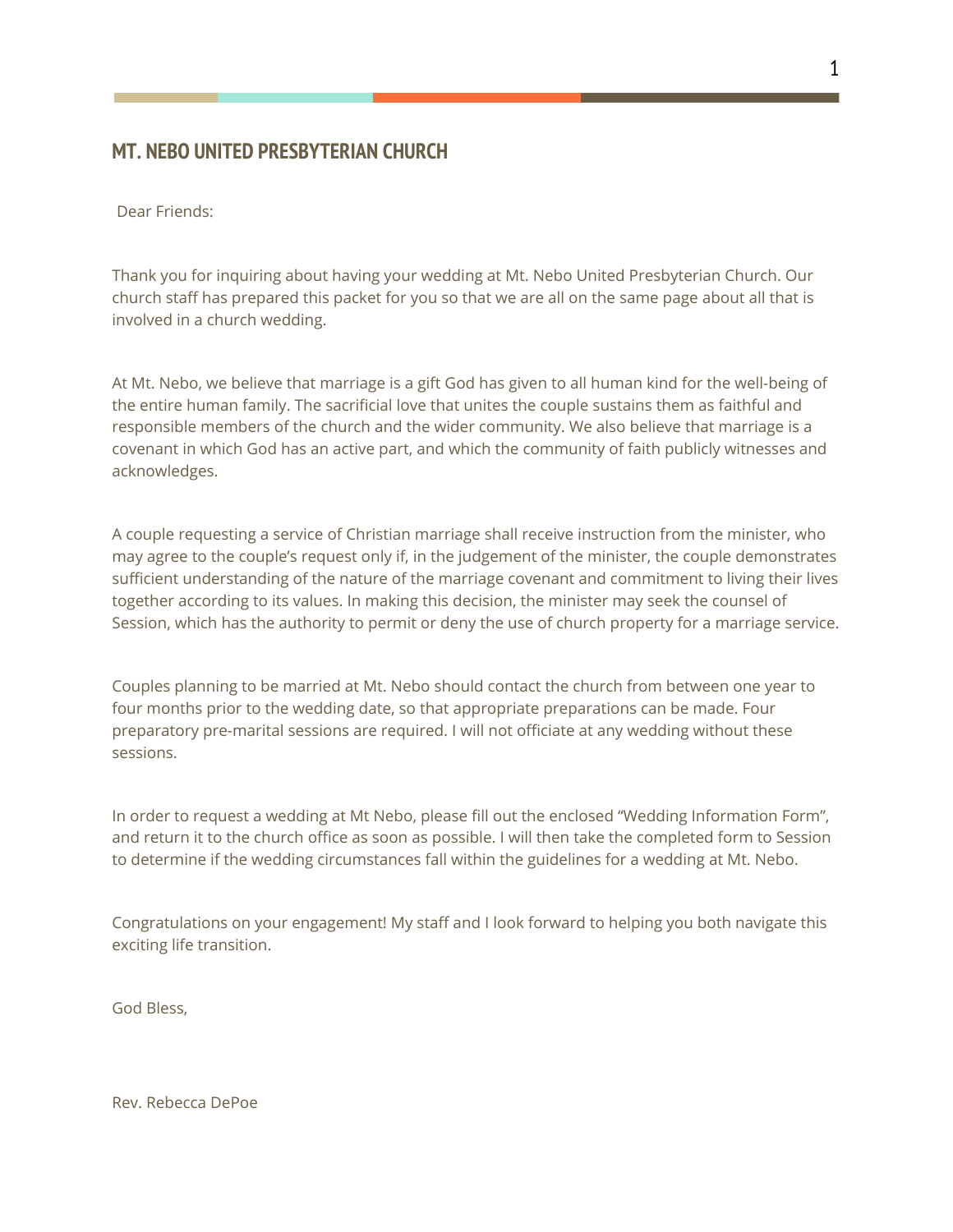## **What is a Christian Marriage?**

A Christian marriage is a covenant relationship between two people that is lifelong and has it's basis in God's covenant relationship with humanity through Jesus Christ. The Bible, God's inspired and written word, is our source of authority for this relationship and how it is to be ordered or lived out.

## **What is a Wedding?**

A wedding is a service of worship in which God is honored and a couple exchange their vows of love and life long commitment to each other.

## **Why Have a Wedding?**

While there are cultural accommodations and options for a couple to be married in other places and by a variety of people, we believe that a Christian wedding will most commonly be held in a sanctuary with a minister officiating. The Christian understanding is that God is the only one who can take two individuals and bring them together as "one flesh". A wedding gives the couple the ability to publicly declare their love and devotion to one another. The service also gives families and friends the opportunity to participate in and witness God's grace as the couple are united together.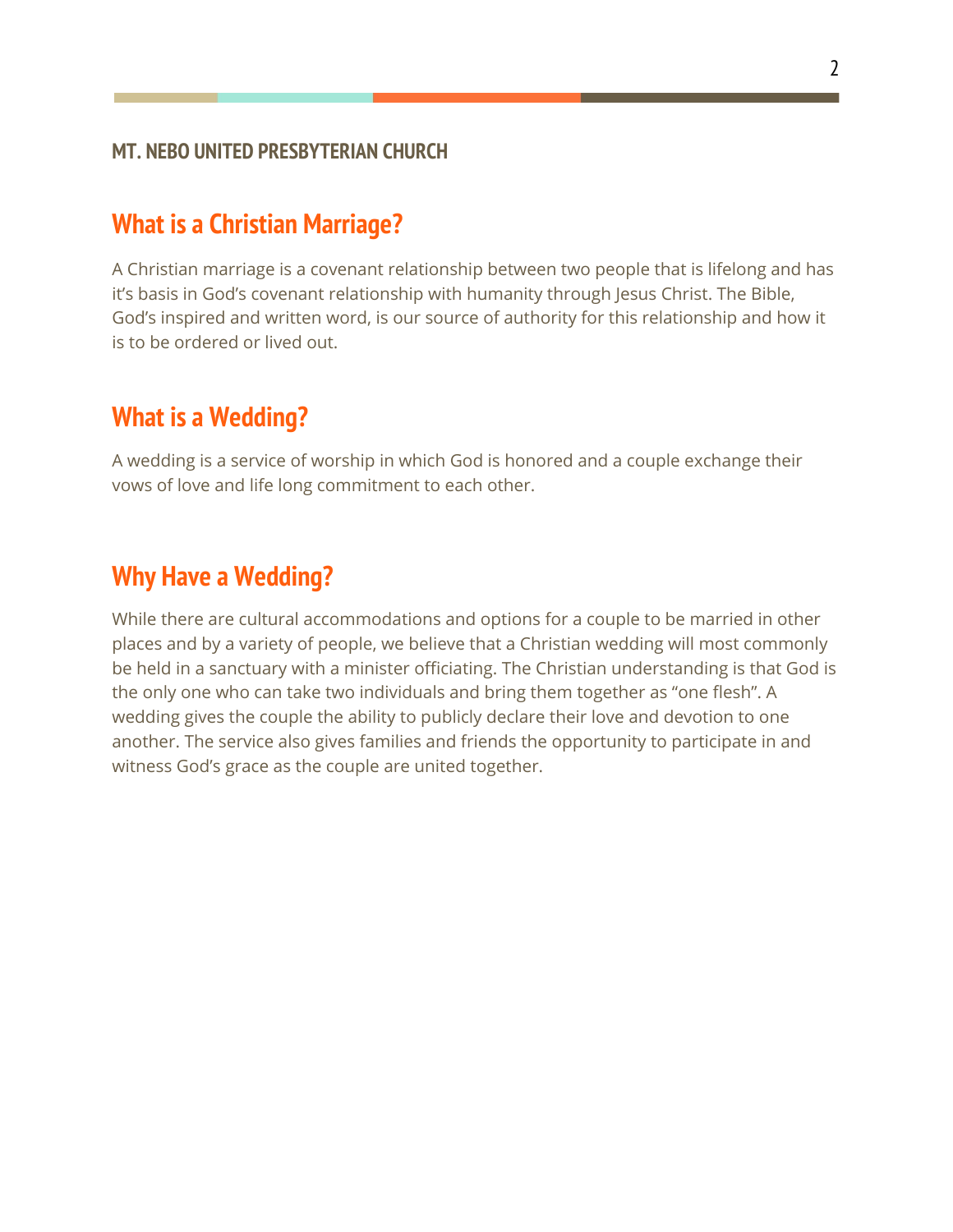# **Requirements for Planning Your Wedding**

The first step for the couple is to completely fill out the Wedding Information Form at the earliest possible date.

It is required that the couple arrange for a pre-marriage interview with the pastor. After receiving the Wedding Information Form, the church office will contact the couple to make this appointment. Based on this interview, the pastor may or may not make her recommendation for Session's approval for the marriage.

It is expected that the pastor will officiate at all weddings at Mt. Nebo. If another minister is to participate in the service, the officiating pastor of this church must extend an invitation to the minister. Mt. Nebo reserves the right to decline the addition of outside clergy's participation.

The pastor will require 4 counseling sessions with the couple. In these sessions we will cover the meaning of Christian (specifically Presbyterian) wedding and marriage. Three of our sessions will be structured on topic and questions raised from the book "Growing Love in Christian Marriage". This book is to be purchased by the couple by the second counseling session. Each session will allow 50 minutes for counseling and up to 30 minutes to discuss and review plans for the ceremony.

It is the responsibility of the couple to obtain a marriage license. This should be done no later than 30 days in advance of your wedding. It should be in the church office at least one week prior to the wedding. For license information in Allegheny County, please call (412) 350-4230. Feel free to visit the following web site for more information: <https://dcr.alleghenycounty.us/Marriage/HowToApply.aspx> Requirements for other counties may be different.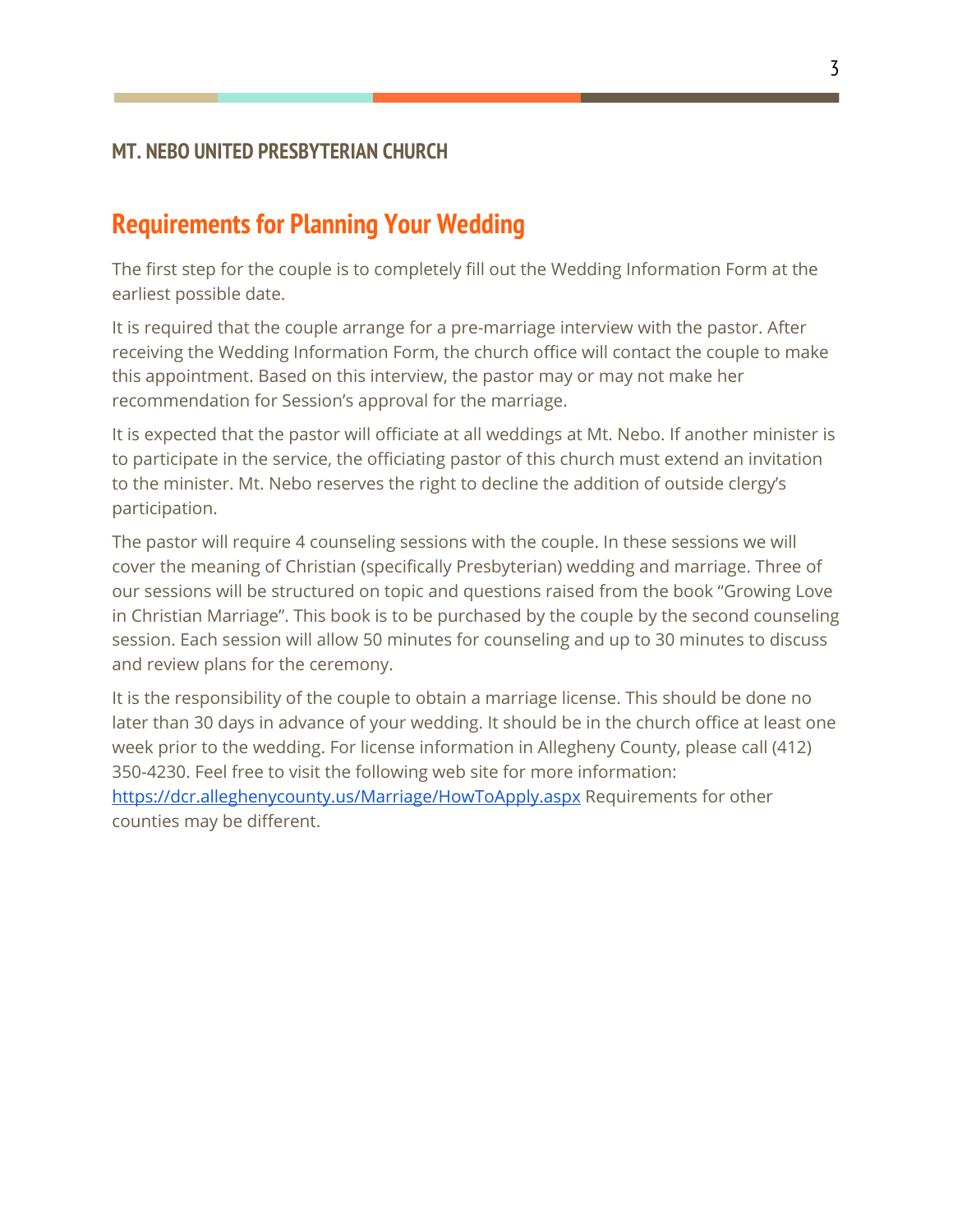# **Premarital Counseling Guidelines**

- 1. 4 pre-marital counseling sessions beginning at least 3 months before the wedding.
	- a. Introductory session covering:
		- i. The meaning of Christian weddings and marriage
		- ii. The Christian (specifically Presbyterian) wedding service
		- iii. Getting to know you
	- b. 2 meetings structured on topics and questions raised during session 1 and around the book "Growing Love in Christian Marriage." This book is available at:

[http://www.amazon.com/Growing-Christian-Marriage-Third-Edition/dp/14267](http://www.amazon.com/Growing-Christian-Marriage-Third-Edition/dp/1426757905/ref=tmm_pap_title_0) [57905/ref=tmm\\_pap\\_title\\_0](http://www.amazon.com/Growing-Christian-Marriage-Third-Edition/dp/1426757905/ref=tmm_pap_title_0) in either paperback or kindle version. This book is to be purchased by the couple by the second counseling session.

- i. *If the couple prefers another counselor or pastor for these marriage counseling sessions, a letter to the minister from the chosen counselor outlining the counseling they are receiving/have received is acceptable.*
- c. 1 final meeting 2-3 weeks before the wedding.
- d. Each session will allow 50 minutes for counseling and up to 30 minutes to discuss/review plans for the ceremony.
- 2. The couple is asked to commit to reading scripture and praying together on a regular basis. Couple may either report what devotional plan/lectionary they will follow or plan one together with the pastor.

# **Ceremony & Rehearsal Guidelines**

- 1. A wedding is first and foremost a worship service. The traditions and theology of the Presbyterian Church will be observed during the service. The couple is welcome to question and talk to the minister about these traditions, the theology and meaning of the service, or any other questions about the church during pre-marital counseling and meetings.
- 2. Weddings to be held in the church will be performed by the minister, and must first receive approval of the session.
- 3. While the couple will have a choice of what scriptures and music are used in the service, the pastor will have final approval of what is appropriate for the worship service. While extra-biblical poems, music, and readings may be considered, they are not to take the place of Scripture in the service.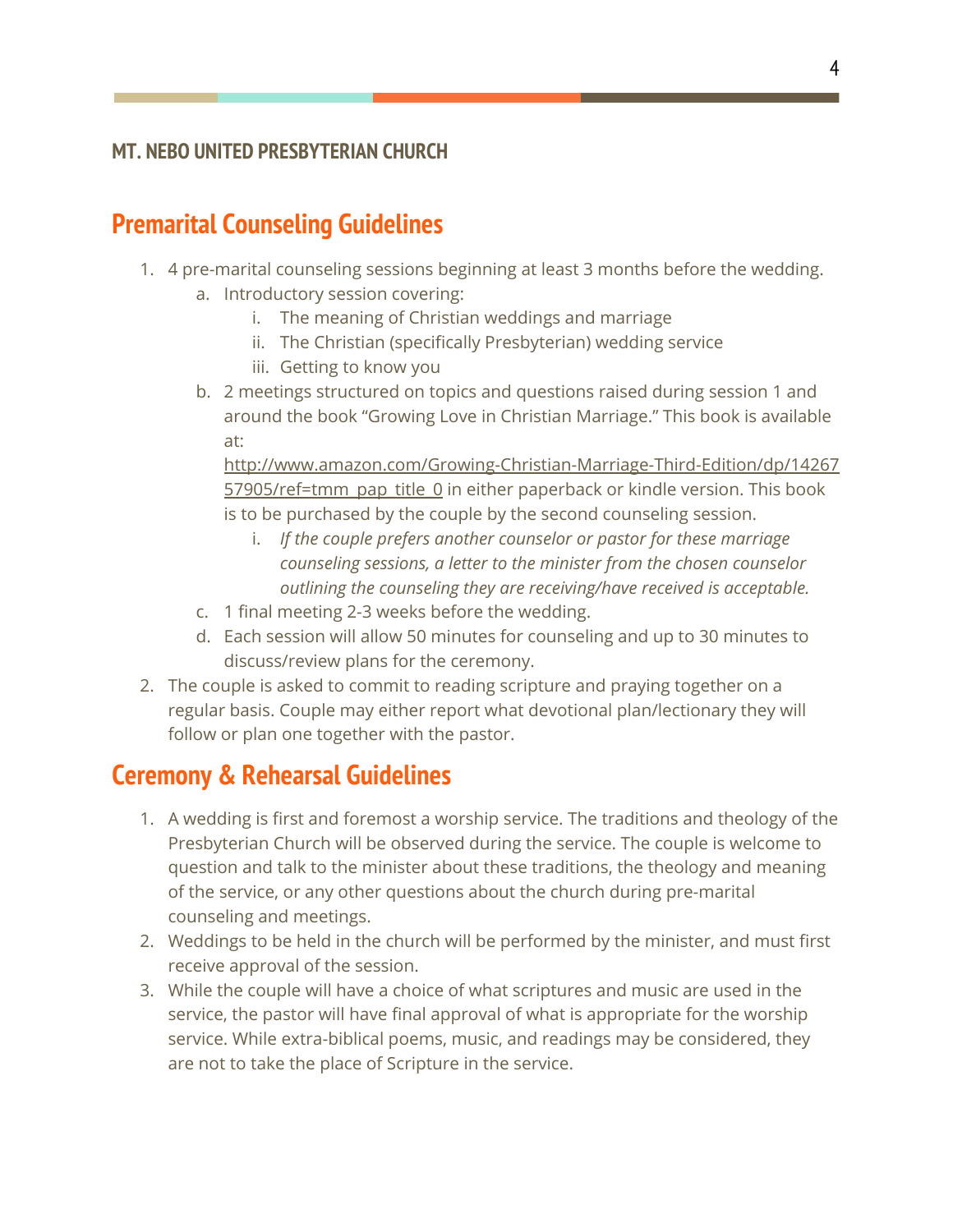- 4. Mt. Nebo's music director will play at the wedding unless prior arrangements are made. After approval by the pastor, any outside musician that is brought in must meet with the pastor before the rehearsal and ceremony.
- 5. Wedding planners, photographers and videographers will be expected to remain respectful of the worship space and will not enter the pulpit area during the service.
- 6. Flash photography is not allowed during the service. Wedding planners will not be given say in the structure of the worship service.
- 7. The pastor is unable to perform weddings and/or rehearsals on Sundays, during Holy Week (the week between Palm Sunday and Easter), Thanksgiving, Christmas Eve, Christmas Day, New Year's Eve or New Year's Day.
- 8. Punctuality is important. We ask that the couple and all parties involved in the rehearsal and wedding arrive at the designated arrival time. Please note that the "arrival time" and "program start time" is not the same.
- 9. We ask that all parties involved in the rehearsal and wedding turn off their cell phones to show respect for everyone's time and commitment to the event.
- 10. We reserve the right to cancel the rehearsal and wedding if parties involved in the event arrive inebriated. Mt. Nebo does not allow smoking or alcohol in the building or on church premises (including consuming alcohol inside of cars or limos in the parking lot).

# **Information and Notes About Mt. Nebo**

- ❏ There are 31 pews; 15 on one side, 16 on the other. (Seats approx. 217 people)
- ❏ Birdseed and/or rice may not be thrown inside or outside of the church
- ❏ Photos may be taken. Flash photography is prohibited during the wedding ceremony
- ❏ If you are having a Unity Candle, please bring it to the sanctuary for the rehearsal
- ❏ Mt. Nebo has a no smoking and no alcohol policy in the building and on all church property.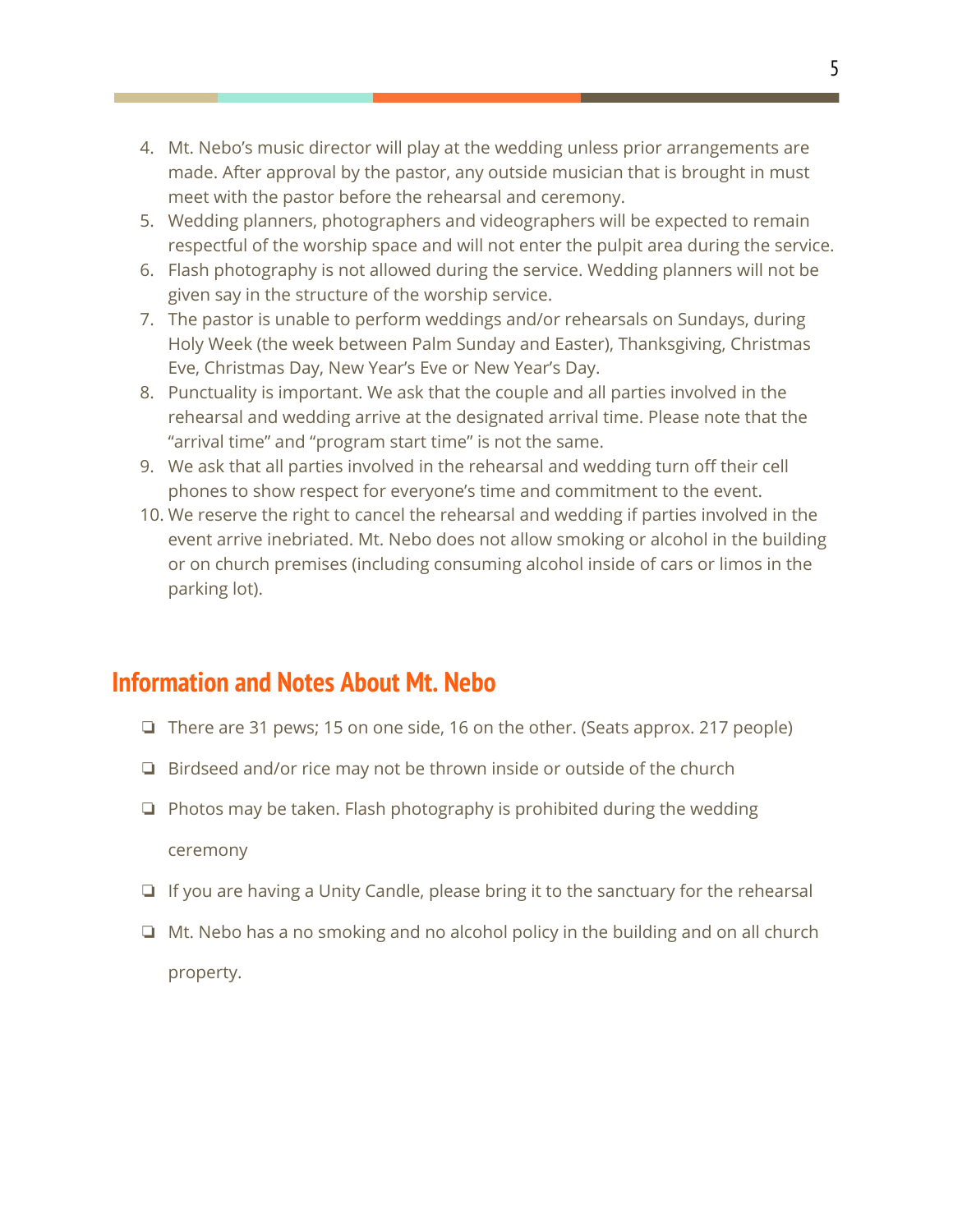# **Sample Order of Worship**

PRELUDE PROCESSIONAL CALL TO WORSHIP STATEMENT ON THE GIFT OF MARRIAGE PRAYER DECLARATIONS OF INTENT AFFIRMATION OF THE FAMILIES (OPTIONAL) AFFIRMATION OF THE CONGREGATION (OPTIONAL) READING FROM SCRIPTURE SERMON VOWS EXCHANGE OF RINGS PRAYER / LORD'S PRAYER ANNOUNCEMENT OF MARRIAGE CHARGE AND BLESSING RECESSIONAL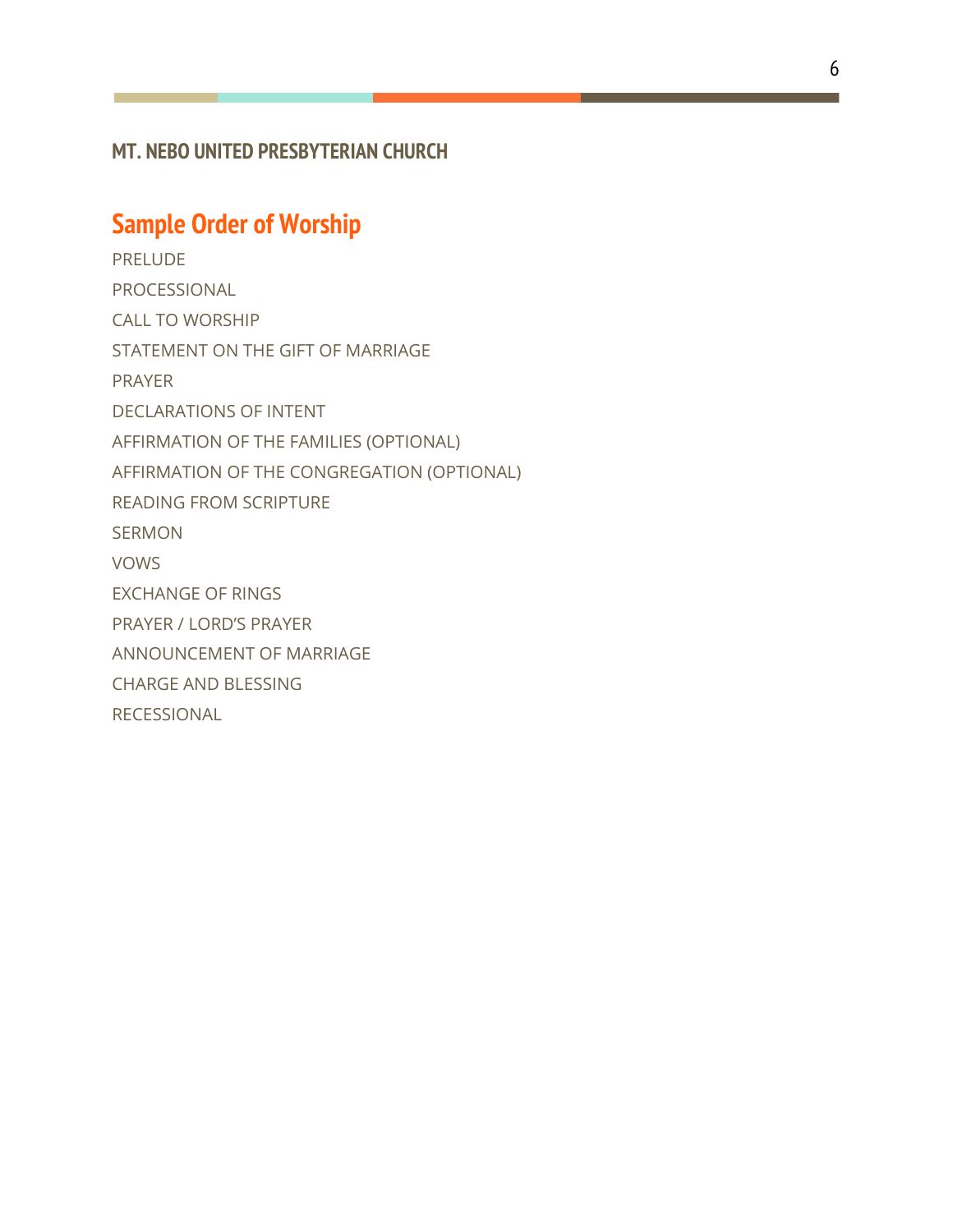# **Wedding Checklist for the Couple**

#### **At least 6 months before the wedding:**

- ❏ Fill out the Wedding Information Form on [www.mtneboupc.com](http://www.mtneboupc.com/)
- ❏ Arrange a preliminary meeting with the church office. Discuss with the pastor the possibility of being married at Mt. Nebo Presbyterian Church.
- ❏ Confirm the date and time with the pastor for both the rehearsal and the wedding.
- ❏ Make an appointment for the first (of four) pre-marital counseling sessions with the pastor.
- ❏ Review and complete information forms with the church office. If any information has changed, notify the church office immediately.

#### **Three months before the wedding:**

- ❏ Make an appointment with the Director of Music (Rebecca Lewis) to plan wedding music. [rlewispiano@gmail.com](mailto:rlewispiano@gmail.com)
- ❏ Meet with the church Wedding Coordinator
- ❏ Make arrangements for marriage license
- ❏ Turn bulletin information form into the church office

#### **One month before the wedding:**

- ❏ Payment of all fees are due to the church office
- ❏ Drop off marriage license to the church office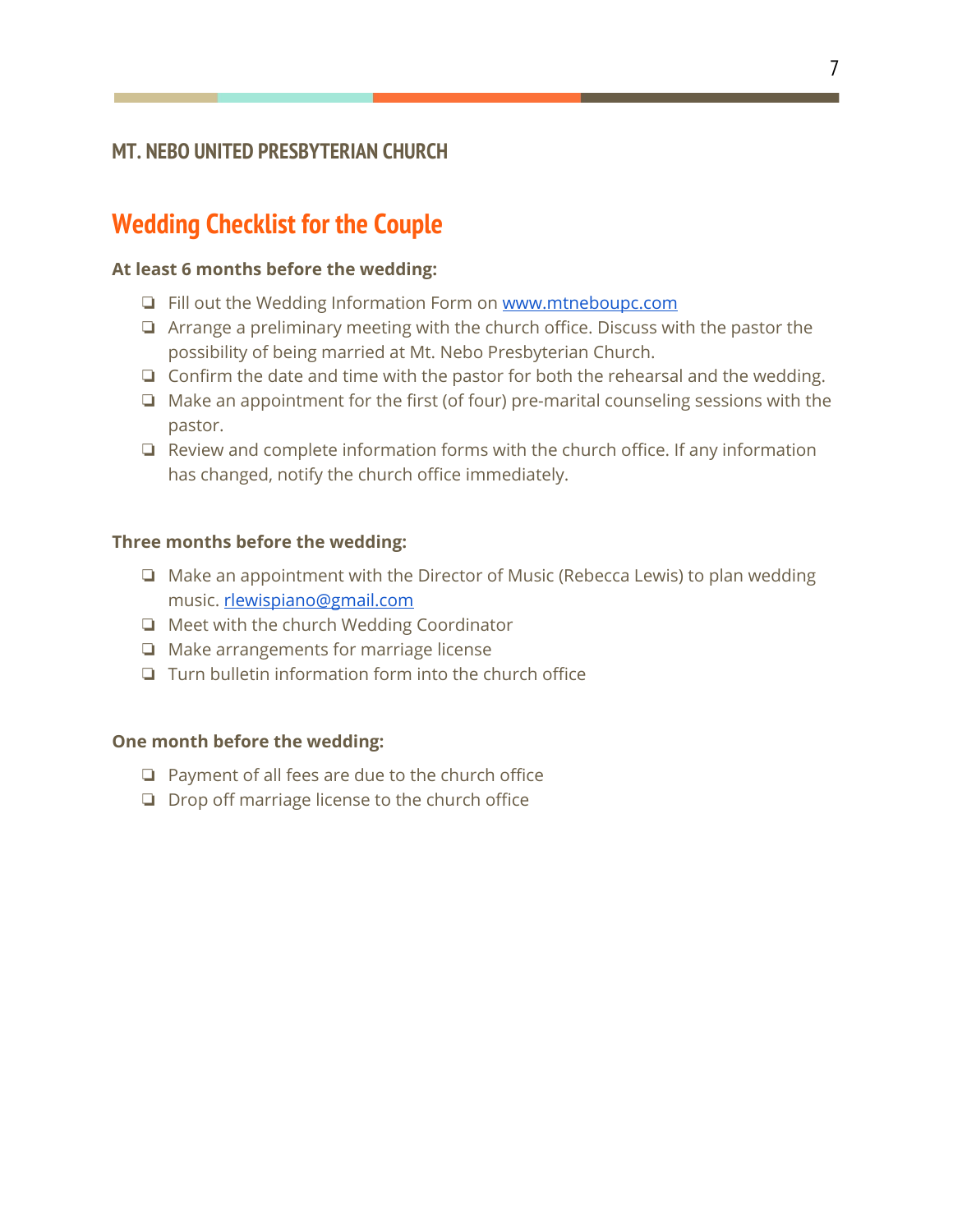# **Wedding Honorariums and Fees for Members and Non-Members**

#### **MEMBERS**

#### **Due to the church office 1 month before wedding ceremony:**

| <b>Q</b> Minister            | \$200.00 |
|------------------------------|----------|
| Organist (Director of Music) | \$150.00 |
| $\Box$ Administrative Fee    | \$25.00  |
| $\Box$ Wedding Coordinator   | \$100.00 |
| $\Box$ Sanctuary             | \$Free   |
| <b>Q</b> Custodial Fee       | \$50.00  |

#### **NON-MEMBERS**

#### **Due to the church office 1 month before wedding ceremony:**

| <b>D</b> Minister                   | \$200.00 |
|-------------------------------------|----------|
| $\Box$ Organist (Director of Music) | \$150.00 |
| $\Box$ Administrative Fee           | \$50.00  |
| $\Box$ Wedding Coordinator          | \$100.00 |
| $\Box$ Sanctuary                    | \$200.00 |
| $\Box$ Custodial Fee                | \$100.00 |

#### **Due at 2nd counseling appointment with pastor:**

❏ \*Security Deposit \$200.00

\*For both a member of Mt. Nebo Church and a non-member, the Security Deposit is due at the time of the couple's second counseling appointment in the form of a check made out to Mt. Nebo Presbyterian Church. If you cancel your wedding after the required four counseling sessions, your deposit will not be refunded.

Mt. Nebo Presbyterian Church will review the condition of the building immediately following your event. If no damage is found, the security deposit will be returned to the couple within 30 days of the wedding date. Mt. Nebo reserves the right to keep the security deposit based on this review of the property and all rules outlined in this contract as well as the Fellowship Hall Contract, if applicable. If this is the case, the church office will share with the couple the specific reason(s) why the decision was made.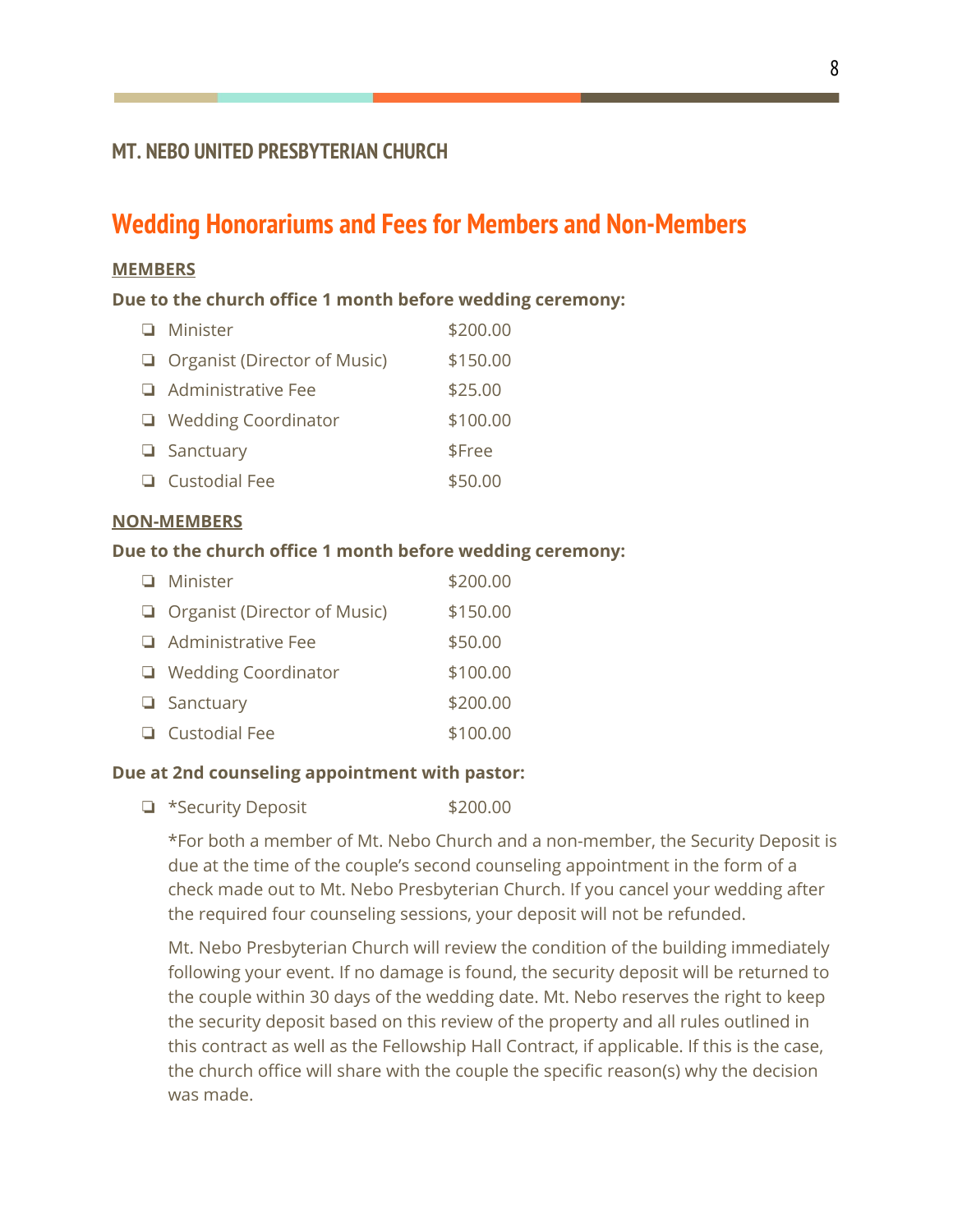# **Fellowship Hall Rental**

Separate arrangements should be made with the church office and/or pastor if use of Fellowship Hall is required following the wedding. A separate rental agreement and schedule of fees will be presented to the couple after reviewing their needs for this portion of the wedding day. Please contact the church office to learn more.

## **Payment**

**All fees are to be made payable in one check to Mt. Nebo Presbyterian Church and can be submitted to the church office during regular business hours (M-F, 9:15-1:15) or by mail: 1828 Roosevelt Road, Sewickley, PA 15143.**

**NOTE: If you have a financial concern, please speak to the pastor. Money should not prohibit anyone from being married at Mt. Nebo.**